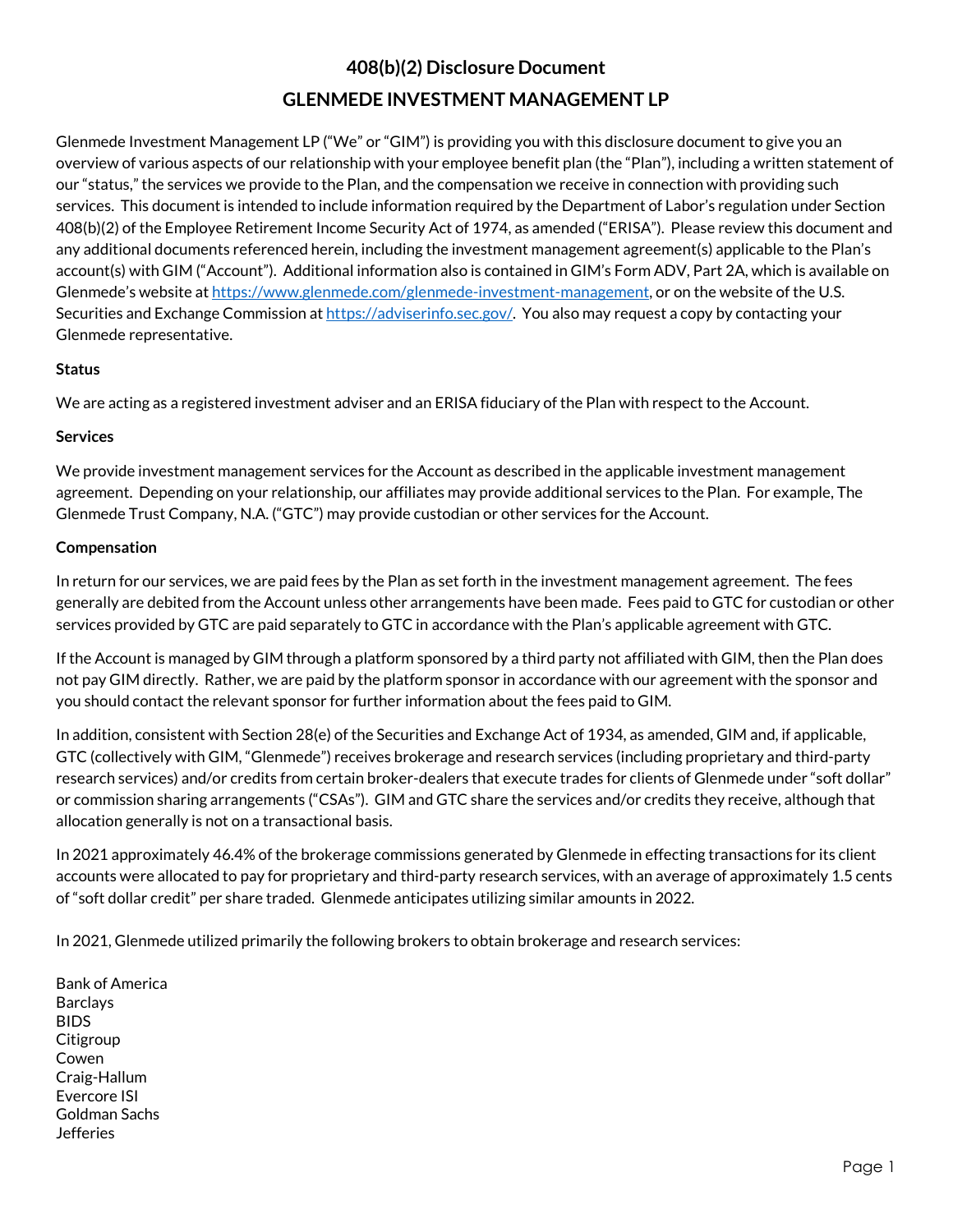JP Morgan Keefe Bruyette & Woods Key Bank Liquidnet Morgan Stanley Piper Sandler Raymond James RBC Robert Baird Sanford Bernstein Sitfel Nicholas Truist (formerly SunTrust) UBS Securities Inc. Virtu Wells Fargo Wolfe Research

In 2022, Glenmede anticipates utilizing primarily the following brokers to obtain brokerage and research services:

Bank of America **Barclavs** BIDS **Citigroup** Cowen Craig Hallum Credit Suisse Evercore ISI Goldman Sachs **Jefferies** Janney Montgomery Scott JP Morgan Keefe Bruyette & Woods Key Bank Liquidnet Morgan Stanley Piper Sandler Raymond James RBC Robert Baird Sanford Bernstein State Street Sitfel Nicholas Truist (formerly SunTrust) UBS Securities, Inc. Virtu Wells Fargo Wolfe Research

In 2021, brokers provided Glenmede with third-party research services primarily from the following providers:

13 D Research **BCA** Benchmark Bloomberg BMO Bond Edge (Interactive Data) Boock Report FI & E trading Canaccord Genuity Cirrus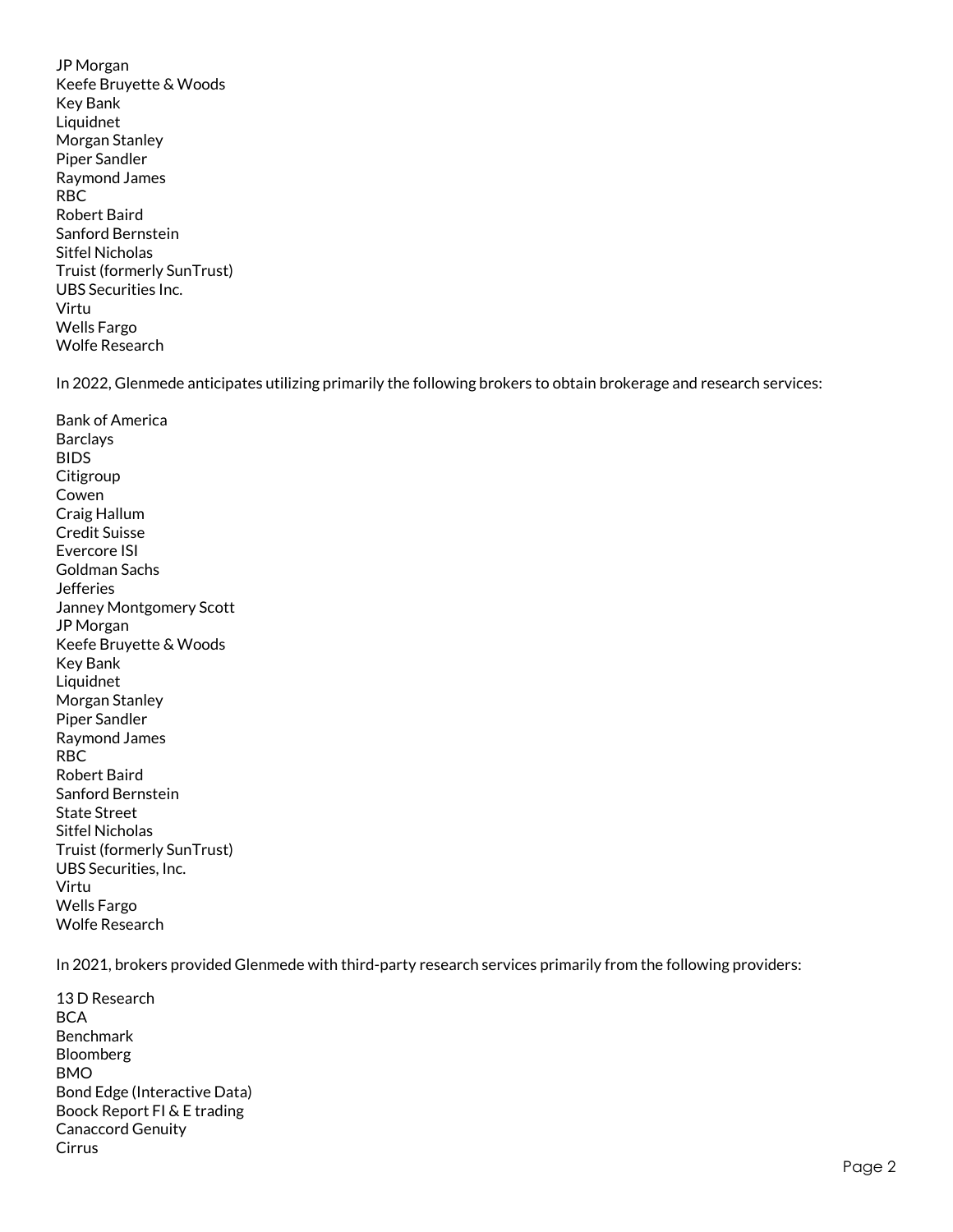Cornerstone Credit Sights Dow Jones Emp Re FMMI Empirical Re Evestment Local Premium Furey Research Partners Gavekal Guggenheim Haver HIS Markit PMIs Leerink Melius Research MoffettNathanson Moodys Morningstar (data fund) Morningstar Direct **MSCI** MSCI ESG Nomura Northfield OPCO PCS Smart Muzea Insider Perform CreditScope Renmac S&P Global (compustat) via FS S&P Global (point in time) FS S&P Global Ratings S&P Index Data Stephens Strategas Thomas Reuters (TM3) Yardeni

In 2022, Glenmede anticipates that brokers will provide Glenmede with third-party research services primarily from the following providers:

Bell Potter Securities Bloomberg BMO Boock Report / Peter Bookvar Cirrus Research Cornerstone Macro **CreditSights** Dow Jones Empirical Research Equileap Investment Services eVestment Local Premium 3\* FMMI Inc - Empirical Furey Research Partners Gavekal Guggenheim Securities, LLC Haver Analytics ICE Data Services/ BondEdge IHS Markit Investortools CreditScope Leerink Melius Research LLC Moody's